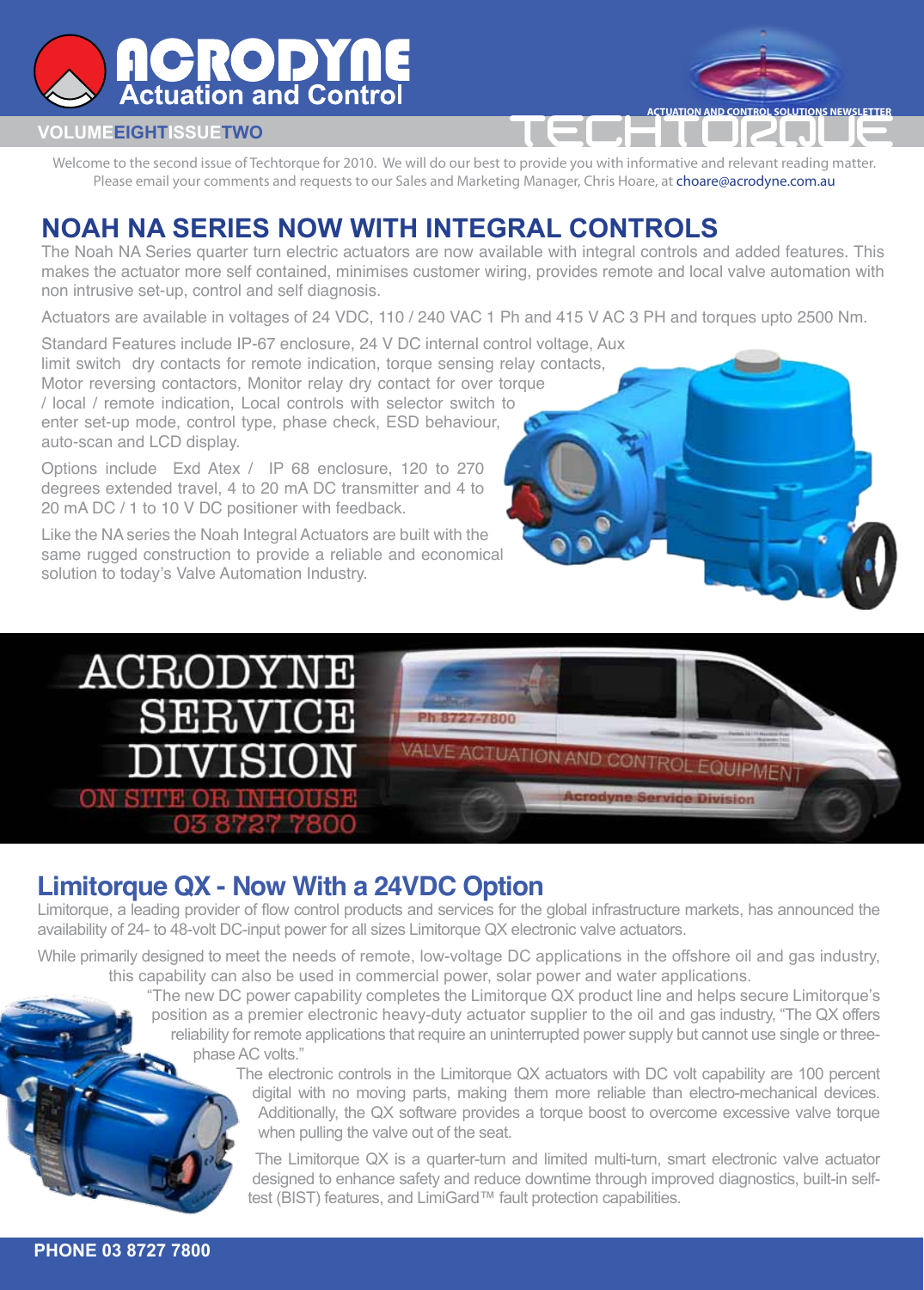## MC PRECISION

## Harmonic Drive Product Controls Solar Tracking Device **FEATURED ARTICLE: MIDDLETON SOLAR**

The unique Harmonic drive principle continues to open new applications in all areas of modern engineering. It is available in a wide selection of mechanical configuration and is used extensively in Robots, machine Tools, Radars and any applications with a rotating shaft where positioning, tilting and panning is required because of its high accuracy

and no backlash.

The Compact high performance CSF-GH range gearhead is lightweight in construction therefore suitable for use in the positioning of Pyrheliometers and Sunphotometers with a Solar Tracker. It's unique operating principles means that the gear teeth are continually preloaded hence no backlash in the tooth mesh.

Due to the precise movement and zero backlash of the Harmonic drive, leading solar tracker manufacturer Middleton Solar has improved the efficiency in their latest design.

> This latest design change replaces the worm and wheel method which was considered to be fragile and inefficient.

> > By redesign incorporating the Harmonic Drive,

Middleton Solar have also found a considerable

reduction in power consumption which is a critical

factor as these devices can be located in remote areas using battery D.C power supply.

These gearheads are also available as compact servo drives with an integrated motor.

Acrodyne's Precision Motion Control Division is aggressively promoting the full range of Harmonic Drive High ratio, Zero-Backlash and Low-Backlash gears and actuators to expand market share.

**If you require any further information relating to Harmonic Drive products please contact Andrew Hartley of Acrodyne Pty Ltd Tel. 03 8727 7800 - Email ahartley@acrodyne.com.au**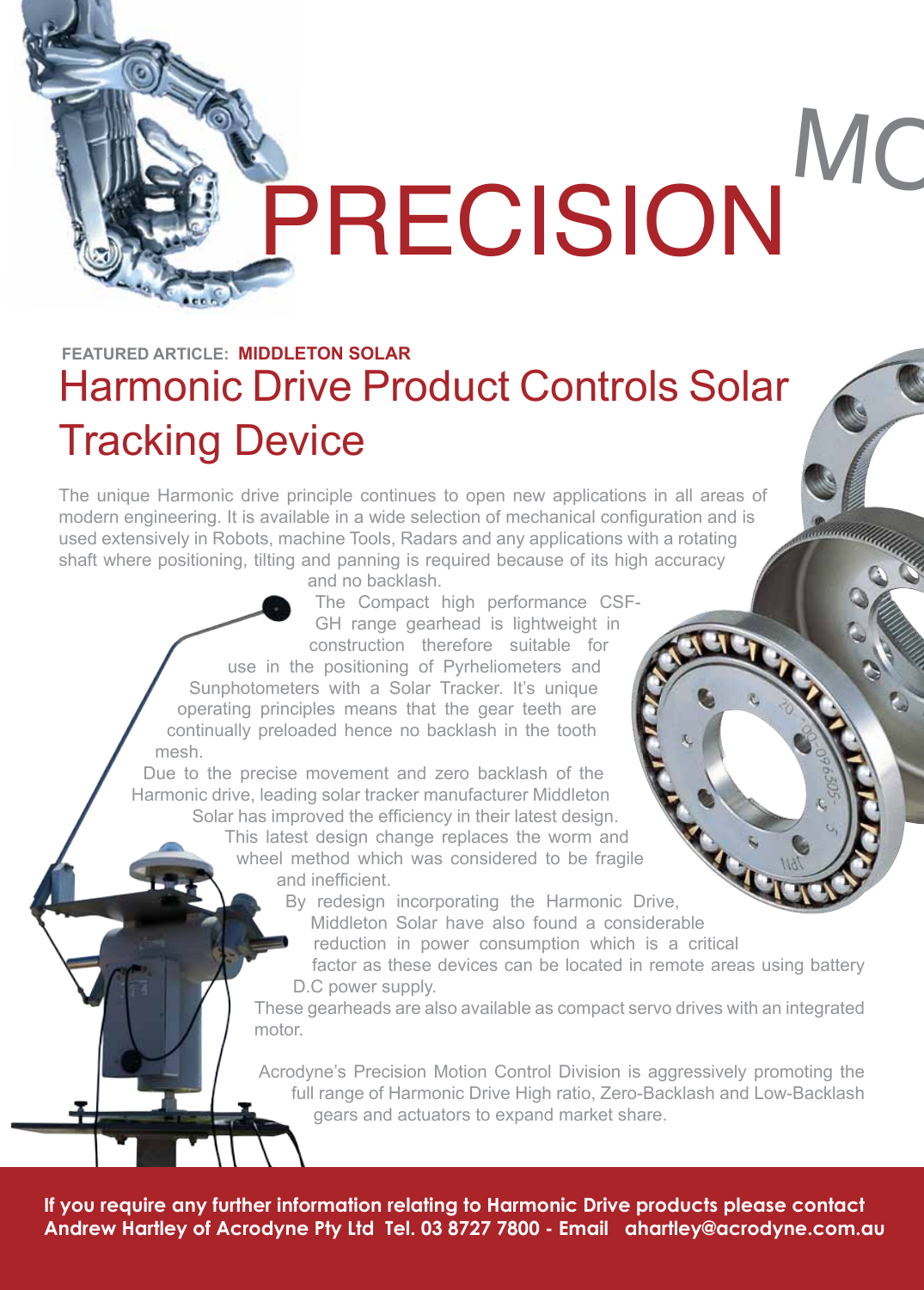# OTIONCONTRO

## Harmonic Drive Delivers High Precision For Slope Stability Radar. **FEATURED ARTICLE: GROUNDPROBE**

For many years now Groundprobe have been designing and manufacturing Slope Stability Radar Systems. Slope Stability Radar Systems are commonly used in the real time monitoring of the stability of rock walls such as at open-cut mine sites. Primarily this system offers increased safety to the mine operators and at the same time increases mine profitability.

The Slope stability radar continuously and systematically scans the rock face detecting any movement which could result in a catastrophic collapse. With this in mind the

system requires accuracy

SYSTEMS

and reliability and therefore the SHF series Harmonic drive was chosen for the precise movement of the rotating and inclining radar dish. This accuracy is due to the inherent "Zero Backlash" for which the Harmonic drive is renowned for. Acrodyne Pty Ltd have been the Australian and New Zealand agents for Harmonic Drive Systems offering Precision Motion Control solutions for over twenty years.